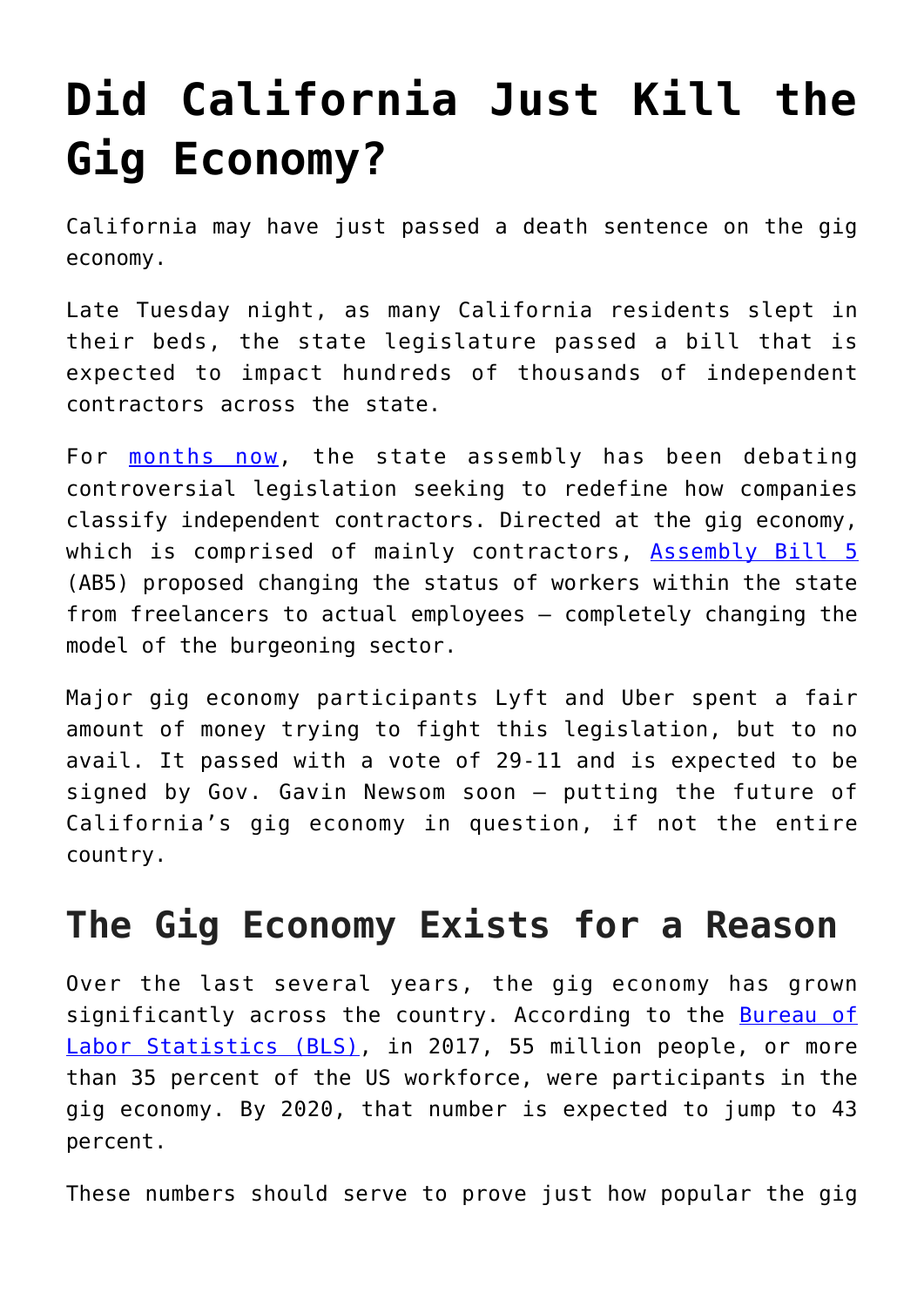economy is with both workers and consumers, but California labor activists are concerned that gig workers are being treated differently from most employees. In a sense, they are not wrong, because when it comes to the gig economy's unique model, "employee" takes on a different meaning than it does in other sectors. But this isn't necessarily a negative.

As a traditional full-time employee, most are required to work a certain amount of hours for their employer each week – usually during specified office hours. If work needs to be missed for some reason, your employer will usually give workers a set amount of sick or vacation days to use at their disposal.

In exchange for your work, your employer may offer you other benefits, but there are also "protections" that come with this official "employee" status. Worker "protections" that fall under the Fair Labor Standards Act, Americans with Disabilities Act, or the Civil Rights Act are meant for employees, not contractors. The same is true with minimum wage, overtime pay, health insurance, and unemployment insurance.

All this considered, you might ask yourself what makes the gig economy appealing to workers. The answer is simple: freedom and flexibility.

#### **Contracting vs. Employment**

An Uber driver does not punch a clock, nor does he or she subscribe to any set work schedule. Instead, gig economy workers are free to work, or not work, whenever they choose. If you wake up and decide you want to go on vacation, you can. You don't need to call your boss or use your vacation days, you just choose not to work that day.

This flexible arrangement has proven popular, especially with young workers. And it has given many Americans a chance to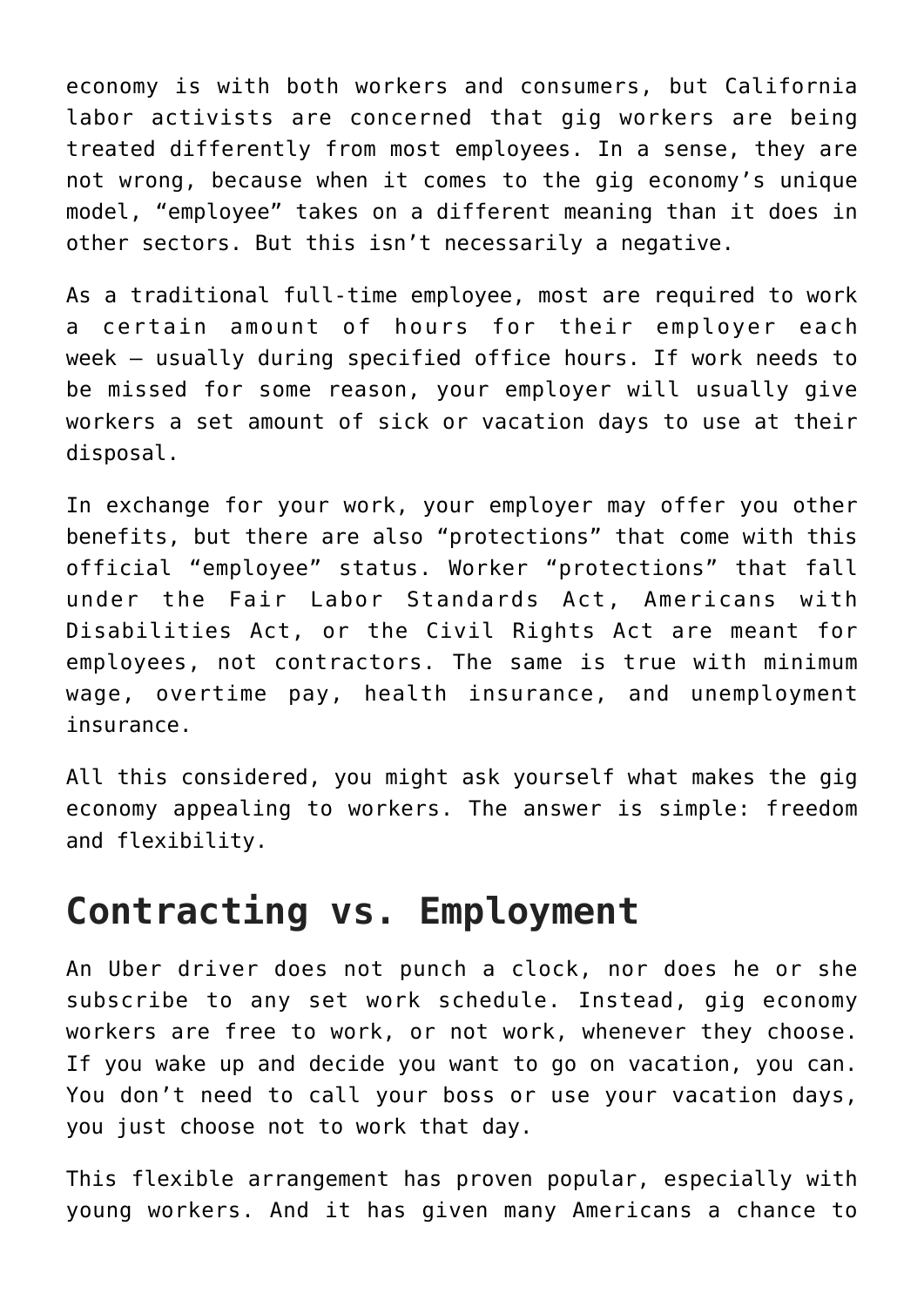better their lives by allowing them to supplement their incomes whenever they can.

A recent college grad earning \$40,000 a year may quickly discover this isn't enough to cover rent, living expenses, or student loan payments in California. However, since driving for Lyft or Uber allows you to make your own schedule, many are able to work during the day and drive a few hours at night while being able to pay all their bills.

This flexibility and income are precisely why so many people have been eager to participate in the gig economy, even if that means giving up other benefits offered in traditional employee/employer settings. Sure, someone looking to make a few extra bucks could get a part-time job, but that would still involve coordinating schedules and being required to work a set amount of hours.

This just isn't feasible for everyone, nor is it desirable. Plus, most jobs have a lengthy hiring process, but for those needing additional income now, the gig economy lets them onboard quickly and get right to work.

Ultimately, these gig economy workers have made the choice to forgo these employee "perks," because they believed the benefits of the gig economy outweigh any potential negatives. And it is their right to do so.

Yet, despite this being a personal decision that should be made by each individual, the state of California has presumed to understand the wants and needs of each gig economy worker through the passage of AB5. And the entire gig economy may suffer as a result.

#### **A Different Landscape**

*If*, but most likely *when,* Gov. Newsom signs the bill into law, the gig economy is going to look quite different in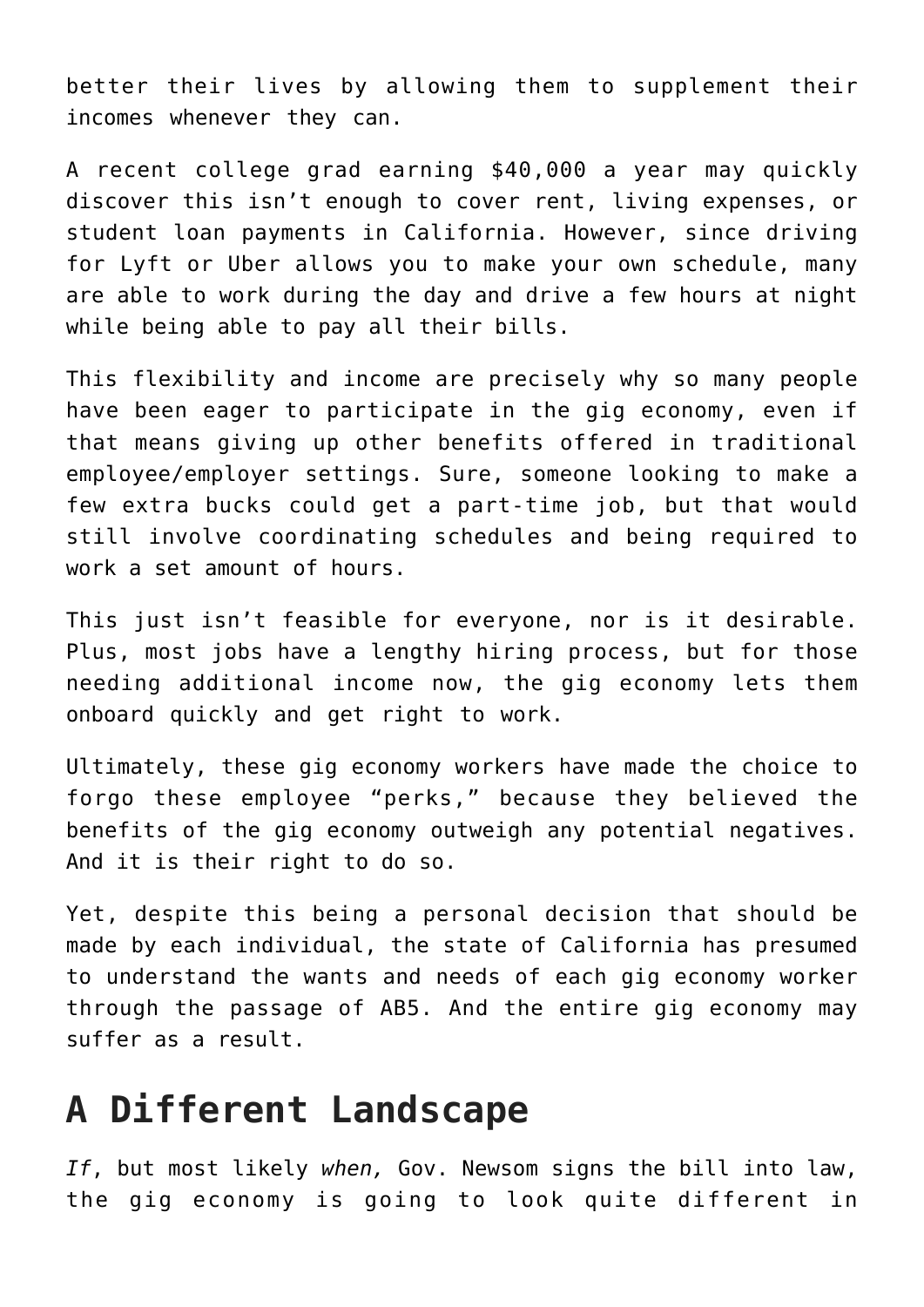California. For starters, each company will have to apply the "ABC test" to determine a worker's status.

In 2018, the California Supreme Court handed down its ruling in the case of *[Dynamex Operations West, Inc. v. Superior Court](https://scocal.stanford.edu/opinion/dynamex-operations-west-inc-v-superior-court-34584) [of Los Angeles](https://scocal.stanford.edu/opinion/dynamex-operations-west-inc-v-superior-court-34584)*. The ruling, now known as the "Dynamex decision," dealt with the employment status issue of contracted delivery drivers and instituted the "ABC test" as a means of determining whether or not a person is an employee or a contractor.

The ABC test specifies that a contractor must be:

- (A) that the worker is free from the control and direction of the hirer in connection with the performance of the work, both under the contract for the performance of such work
- (B) that the worker performs work that is outside the usual course of the hiring entity's business
- (C) that the worker is customarily engaged in an independently established trade, occupation, or business of the same nature as the work performed for the hiring entity

If a worker does not explicitly meet this rather broad set of criteria, they are considered an employee, not a contractor. This means that companies like TaskRabbit, DoorDash, Uber, and Lyft will have to treat these individuals as employees, offering them minimum wage, benefits, and all the perks that go along with it.

The gig economy was never meant to be a traditional sector, so treating it as such belittles what it actually is. In fact, much of the reason it has been so profitable for all involved is because its model is brilliant.

With Uber, for example, the cars are owned by the contractors, saving Uber overhead costs of buying property. And since these drivers are willing to trade traditional worker benefits for